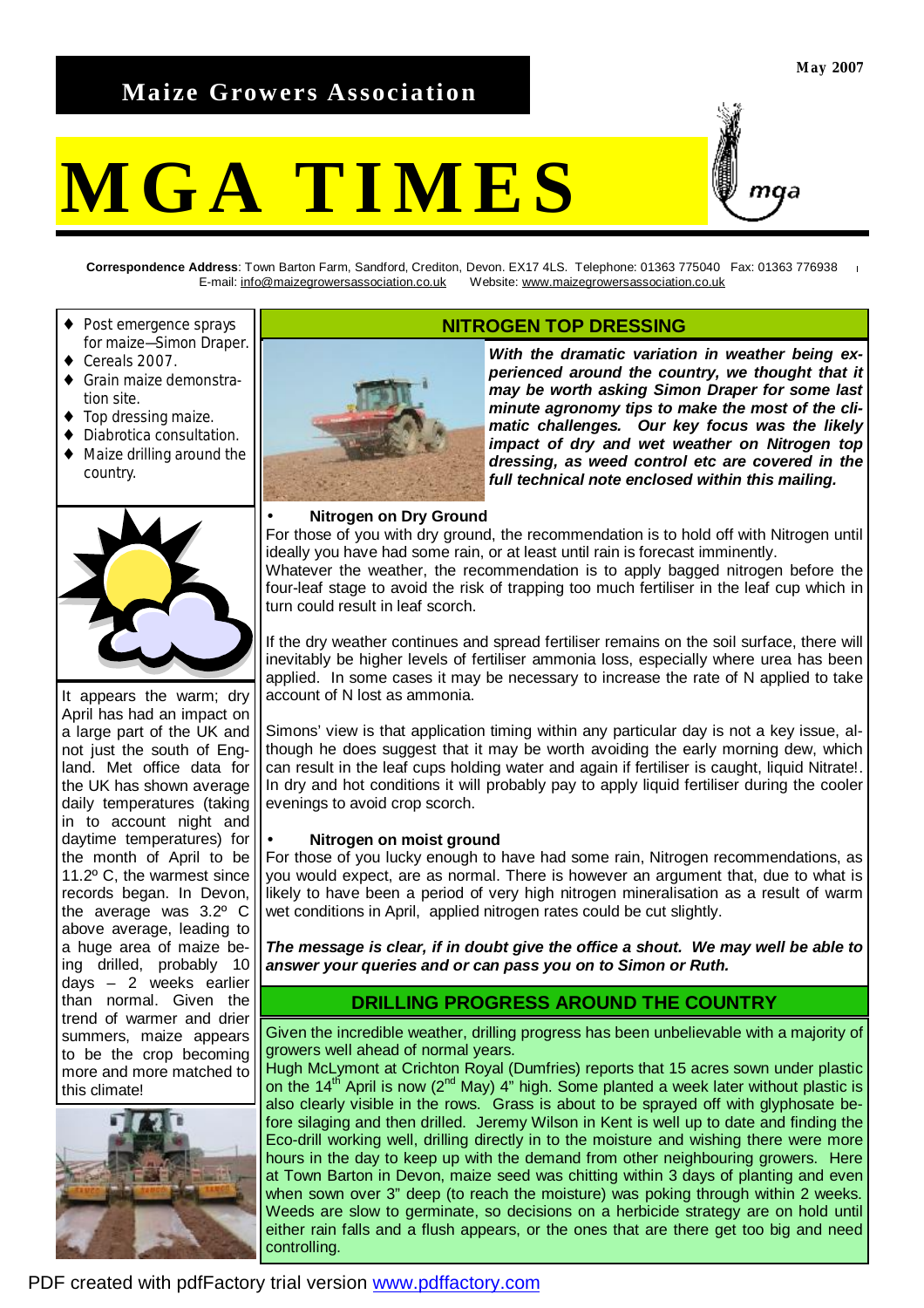

We have also planted some forage varieties and a biomass variety. A twelve metre wide plot has been drilled with last years seed to examine the germination qualities of older seed. Since planting there has been very little rain, if any at all. Simon and David looked at the site on the 1st May and the maize is showing, with that under plastic catching up with the crops drilled three days earlier.

# **NATURAL ENGLAND DEMONSTRATION SITE 2007**

During the last couple of weeks we have been busy establishing the Natural England maize demonstration site. The majority of the area was drilled on the 20th



April, with just the late drilling plots to sort out at the end of next week (2nd week of May). The seed went into a fine sandy soil at about 3" deep. A 20 metre run under plastic was also planted on 23rd April. The main objective of this site is to demonstrate best practice for growing maize, particularly that des-

tined for grain.



There will be several meetings through the growing and harvesting season.

We are very grateful to David Bright for sourcing seed, Troy Stuart and his team

for preparing and drilling the maize,and Mark Pethick who came up from Callington, Measuring the depth of the seed Cornwall to drill the maize under plastic plot.



# **MGA TEAM UP WITH CLAAS AT CEREALS 2007**

In an attempt to build on the success of our attendance at last years cereals event, when we signed up the region of half a dozen new members and learnt a huge amount from current UK and overseas growers, we will be at Cereals 2007 this June. At this years event, being held at Vine Farm, Wendy, nr Royston, Cambridgeshire on Wed  $13<sup>th</sup>$  and Thurs  $14<sup>th</sup>$  June, we hope to focus on some of the lessons learnt at the MGA Grain maize event last November where the market for grain maize as well as practical grain maize agronomy, drying and utilization was discussed.

We will be guests of international machinery manufacturer Claas this year, having a small presence on their main stand (stand number 815). We would invite all members and their guests to visit the stand for a chat and a catch up with all things MGA and grain maize. See you there.

# **ORGANIC MAIZE GROWING TIPS**

**IF IT EVER RAINS** The first month of any maize crops growth is by far the most risky and with Organic maize the stakes are even higher. **We have seed for immediate** Your The big threats are bird damage (organic seed is not gener**delivery from our depots in**  livestock ally treated with bird deterrent dressings) and weed control. **Devon, Hants, Bucks &**  Late, deep drilling in to firm, moist seed beds, followed by nartne **Deryshire**  regular bird scaring being the best defence against our feathered friends. **For grain/crimping**  For more Weed control for organic crops is best tackled in two stages. **Ravello**  information, Pre and post emergence harrowing, taking out small (up to please consult two leaf) weeds via repeated passes with fine tined harrows, your Masstock such as the Einbock, which works well until maize has **For forage**  contact reached the four leaf stage. Inter-row hoeing takes over or call **Picker group 11**  where the harrow left off. The hoeing works well, taking out Brendan Paul **Picker + Poncho group 11**  weeds and roughing and darkening the soil to improve on **Treasure group 8**  growth. Weeds in the rows will not be controlled and for this 01280 848848 reason sole reliance on inter row hoeing has been cited as a **Hudson group 7**  key factor in several mechanical weed controlled crops. **Salgado group 7**  Members will be aware that full recommendations for grow-Masstock **Ruler group 6**  ing maize organically are available via the office and one to one advice is available via Simon and or the office team.